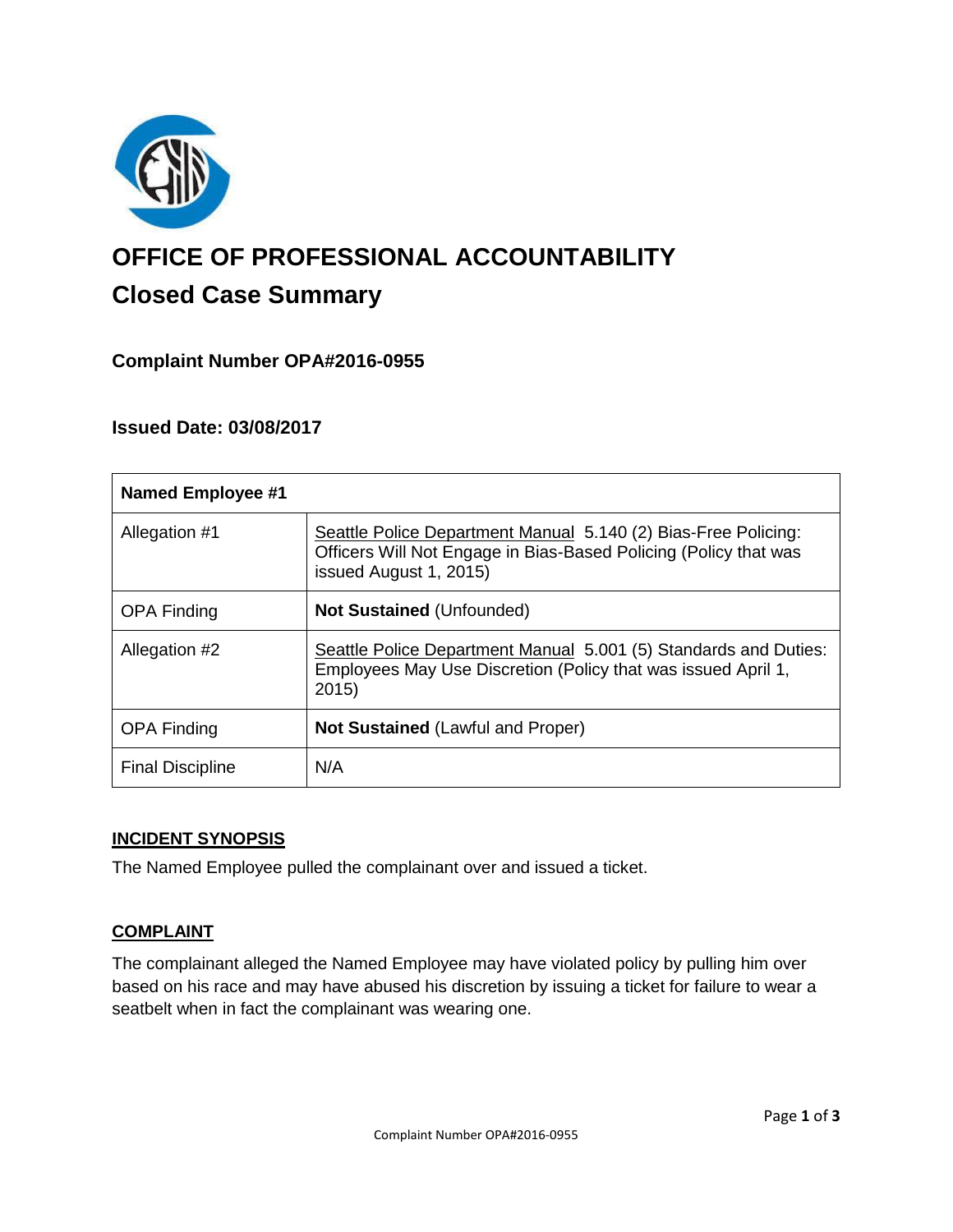### **INVESTIGATION**

The OPA investigation included the following actions:

- 1. Review of the complaint
- 2. Review of In-Car Videos (ICV)
- 3. Search for and review of all relevant records and other evidence
- 4. Interviews of SPD employees

### **ANALYSIS AND CONCLUSION**

The Named Employee told OPA he was directed to be in the area where he stopped the complainant that day because the area was designated a "community traffic complaint area" based on public complaints about traffic violations in the area. There was no evidence to suggest the Named Employee decided to patrol that particular area based on any other reason, specifically racial bias. Other than the allegation by the complainant, the OPA investigation found no evidence of bias-policing by the Named Employee. The preponderance of the evidence showed that the complainant was not wearing his seatbelt in the manner it was designed to be worn. Instead, the complainant had the portion of the seatbelt that is designed to be placed diagonally across the upper body of the driver from the left shoulder to the right hip tucked under the complainant's left arm. The Named Employee told OPA he was able to see how the complainant was wearing the seatbelt by looking through the rear window of the complainant's vehicle while driving behind him. The Named Employee believed, based on his training and experience, the use of a seatbelt in this manner was in violation of SMC 11.58.198 (c). Taking all the evidence into consideration, the OPA Director found the preponderance did not support the allegation.

Even though the Traffic Court reportedly dismissed the ticket, the law (SMC 11.58.198 (c)) required that the seatbelt be worn in a "properly adjusted and securely fastened manner." The preponderance of the evidence supported the conclusion that the complainant was wearing the seatbelt in an "improper" manner and, thus, the Named Employee had the authority to stop and cite the driver. No doubt, a written warning would have been a viable option, but the Named Employee had the discretion to decide which option to employ and did not misuse that discretion in any way found in this investigation.

#### **FINDINGS**

#### **Named Employee #1**

#### Allegation #1

A preponderance of the evidence did not support the allegation. Therefore a finding of **Not Sustained** (Unfounded) was issued for *Bias-Free Policing: Officers Will Not Engage in Bias-Based Policing.*